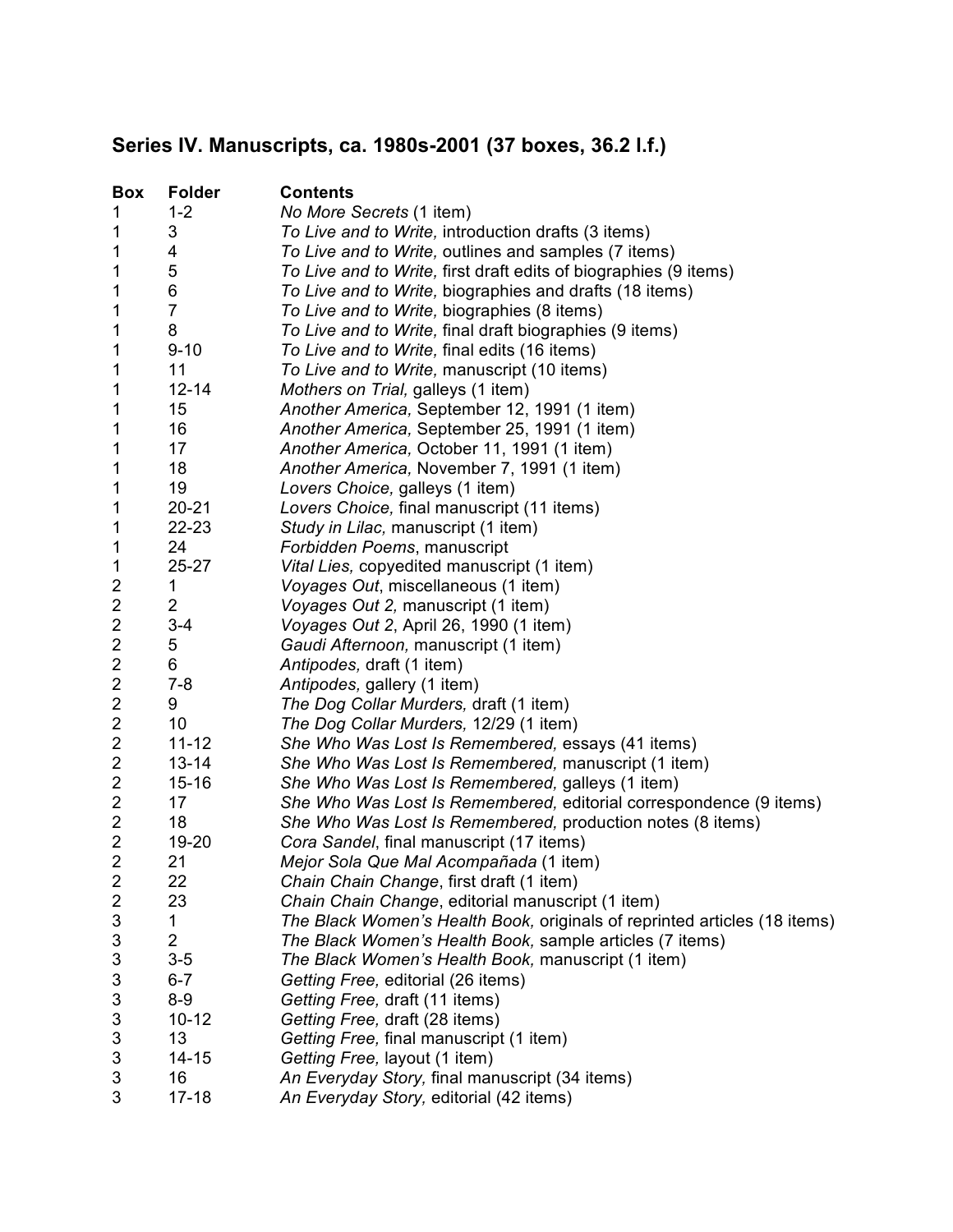| $1 - 2$   | Early Spring (1 item)                                                                                                                                                                                                                                                                                                                                        |
|-----------|--------------------------------------------------------------------------------------------------------------------------------------------------------------------------------------------------------------------------------------------------------------------------------------------------------------------------------------------------------------|
| $3-5$     | Gathering Ground (15 items)                                                                                                                                                                                                                                                                                                                                  |
| $6 - 7$   | Backbone III (11 items)                                                                                                                                                                                                                                                                                                                                      |
| 8         | Things That Divide Us, introductory pages (7 items)                                                                                                                                                                                                                                                                                                          |
| 9         | Things That Divide Us, advisory board correspondence (39 items)                                                                                                                                                                                                                                                                                              |
|           | Things That Divide Us, pieces (5 items)                                                                                                                                                                                                                                                                                                                      |
| 11        | Things That Divide Us, galleys (5 items)                                                                                                                                                                                                                                                                                                                     |
|           | Things That Divide Us, correspondence (17 items)                                                                                                                                                                                                                                                                                                             |
|           | Things That Divide Us, editorial (34 items)                                                                                                                                                                                                                                                                                                                  |
|           | Things That Divide Us, call for submissions (42 items)                                                                                                                                                                                                                                                                                                       |
|           | Things That Divide Us, rejection correspondence (7 items)                                                                                                                                                                                                                                                                                                    |
|           | The House with the Blind Glass Windows, editorial (10 items)                                                                                                                                                                                                                                                                                                 |
|           | The House with the Blind Glass Windows, first draft (1 item)                                                                                                                                                                                                                                                                                                 |
|           | The House with the Blind Glass Windows, second draft (1 item)                                                                                                                                                                                                                                                                                                |
|           | The House with the Blind Glass Windows, third draft (1 item)                                                                                                                                                                                                                                                                                                 |
|           | The House with the Blind Glass Windows, fourth draft (1 item)                                                                                                                                                                                                                                                                                                |
|           | Fieldwork (6 items)                                                                                                                                                                                                                                                                                                                                          |
|           | Study in Lilac (1 item)                                                                                                                                                                                                                                                                                                                                      |
|           | Called to Account, production copy (1 item)                                                                                                                                                                                                                                                                                                                  |
|           | The Ones Who Got Away, first draft (42 items)                                                                                                                                                                                                                                                                                                                |
|           | The Ones Who Got Away, late chapters (11 items)                                                                                                                                                                                                                                                                                                              |
|           | The Ones Who Got Away, galleys (1 item)                                                                                                                                                                                                                                                                                                                      |
|           | Breeder (6 items)                                                                                                                                                                                                                                                                                                                                            |
|           | Navigating the Darwin Straights, galleys (3 items)                                                                                                                                                                                                                                                                                                           |
|           |                                                                                                                                                                                                                                                                                                                                                              |
|           | Hot Flashes from Abroad, galleys (1 item)                                                                                                                                                                                                                                                                                                                    |
|           | Pilgrimage, galleys (1 item)                                                                                                                                                                                                                                                                                                                                 |
|           | Listen Up, second edition (1 item)                                                                                                                                                                                                                                                                                                                           |
|           | Young Wives' Tales, galleys (1 item)                                                                                                                                                                                                                                                                                                                         |
|           | The Unsavvy Traveler, galleys (1 item)                                                                                                                                                                                                                                                                                                                       |
|           | Yentl's Revenge, galleys (1 item)                                                                                                                                                                                                                                                                                                                            |
|           | A Woman Alone, draft, July 11, 2001 (1 item)                                                                                                                                                                                                                                                                                                                 |
|           | A Woman Alone, draft, August 29, 2001 (1 item)                                                                                                                                                                                                                                                                                                               |
|           | Dream of One Thousand Lives, front matter (1 item)                                                                                                                                                                                                                                                                                                           |
|           | Sex and Single Girls, editorial (14 items)                                                                                                                                                                                                                                                                                                                   |
|           | Sex and Single Girls, first drafts (85 items)                                                                                                                                                                                                                                                                                                                |
|           | Sex and Single Girls, final drafts (1 item)                                                                                                                                                                                                                                                                                                                  |
|           | The Wild Rumpus, draft, August 21, 2001 (7 items)                                                                                                                                                                                                                                                                                                            |
|           | The Wild Rumpus, pre-copyedited manuscript 10/15 (1 item)                                                                                                                                                                                                                                                                                                    |
|           | The Wild Rumpus, editorial draft (9 items)                                                                                                                                                                                                                                                                                                                   |
|           | Yentl's Revenge, February 2001 (35 items)                                                                                                                                                                                                                                                                                                                    |
|           | Yentl's Revenge, April 2001 (1 item)                                                                                                                                                                                                                                                                                                                         |
|           | Nothing Happened, editorial correspondence (86 items)                                                                                                                                                                                                                                                                                                        |
|           | Sex and Single Girls, galleys (1 item)                                                                                                                                                                                                                                                                                                                       |
|           | Coming Out of Cancer, galleys (1 item)                                                                                                                                                                                                                                                                                                                       |
|           | Desert Sojourn, galleys (1 item)                                                                                                                                                                                                                                                                                                                             |
|           | Lesbian Couples, galleys, 2000 (1 item)                                                                                                                                                                                                                                                                                                                      |
|           | Valencia, galleys (1 item)                                                                                                                                                                                                                                                                                                                                   |
|           | Body Outlaws, galleys (1 item)                                                                                                                                                                                                                                                                                                                               |
| 12        | No Hurry to Get Home, galleys (1 item)                                                                                                                                                                                                                                                                                                                       |
| $13 - 14$ | Bruised Hibiscus, galleys (1 item)                                                                                                                                                                                                                                                                                                                           |
| $15 - 16$ | The Mother Trip, galleys (1 item)                                                                                                                                                                                                                                                                                                                            |
|           | 10<br>$12 - 13$<br>$14 - 16$<br>17<br>18<br>19<br>$20 - 21$<br>22-23<br>24-25<br>1<br>$2 - 3$<br>4<br>5<br>$6 - 7$<br>8<br>9<br>$10 - 11$<br>12<br>$13 - 14$<br>15<br>$16 - 18$<br>19-20<br>21-23<br>$1 - 3$<br>4-5<br>$6 - 8$<br>9<br>10<br>$11 - 15$<br>16<br>17<br>18-19<br>20<br>21-22<br>23<br>24<br>$1 - 3$<br>$4 - 5$<br>$6 - 7$<br>$8-9$<br>10<br>11 |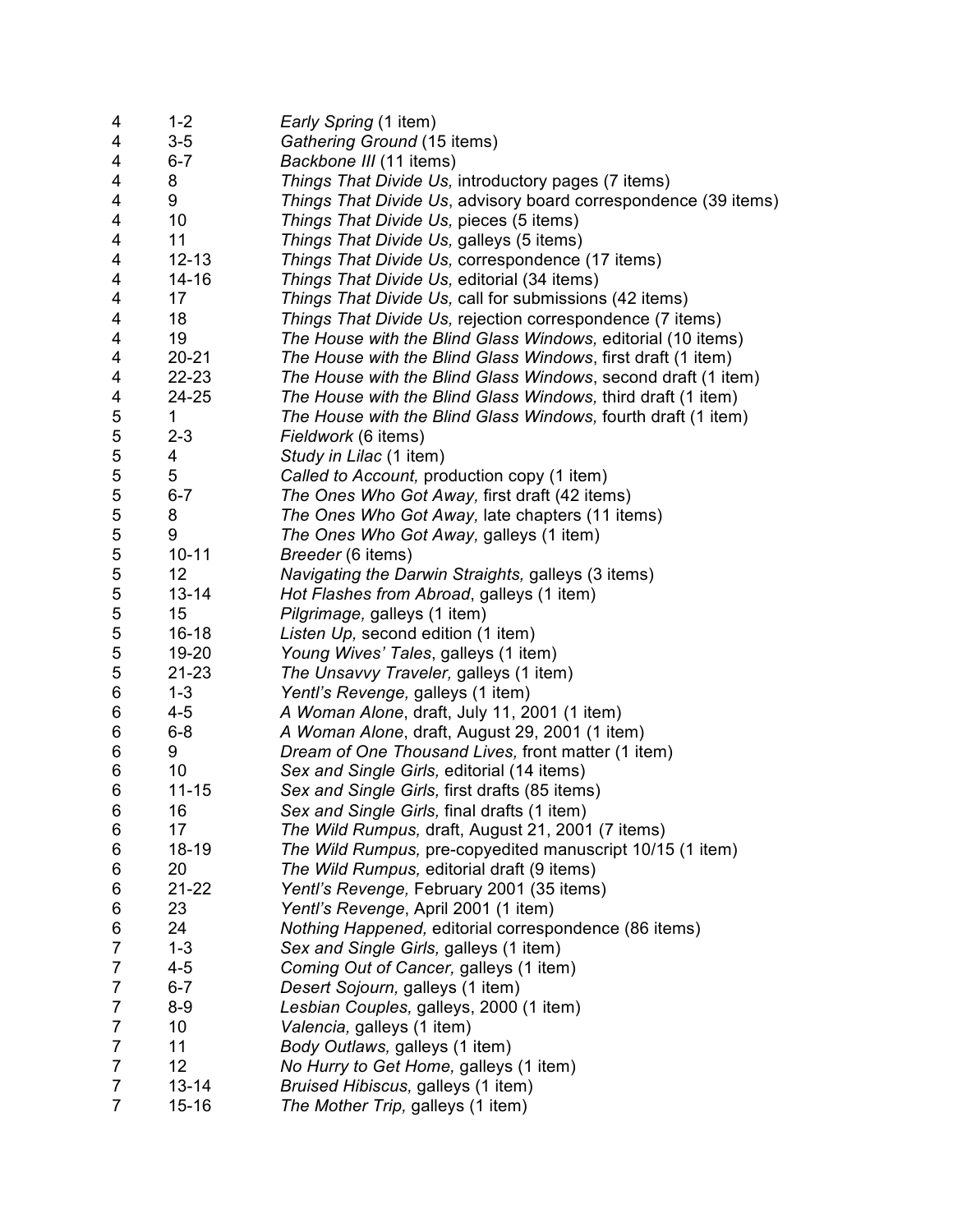| $\overline{7}$ | 17             | <i>Breeder, proposal (4 items)</i>                                          |
|----------------|----------------|-----------------------------------------------------------------------------|
| $\overline{7}$ | 18-24          | Breeder, submitted essays (part 1 of 2), (100 items)                        |
| $\overline{7}$ | 25             | Breeder, copyedited manuscript (part 1 of 2)                                |
| 8              | 1              | Breeder, copyedited manuscript (part 2 of 2)                                |
| 8              | $2 - 3$        | Listen Up II, submissions (38 items)                                        |
| 8              | $4 - 5$        | Coming Out of Cancer, reprints and submissions (41 items)                   |
| 8              | $6 - 7$        | Coming Out of Cancer, copyedited manuscript (25 items)                      |
| 8              | $8 - 10$       | Navigating the Darwin Straits, manuscript (1 item)                          |
| 8              | 11             | East Toward Dawn, manuscript, 2000 (1 item)                                 |
| 8              | $12 - 13$      | East Toward Dawn, manuscript, 2001                                          |
| 8              | 14             | The Case of the Orphaned Bassoonists, pre-copyedited manuscript (1<br>item) |
| 8              | 15             | The Case of the Orphaned Bassoonists, copyedited manuscript (1 item)        |
| 8              | $16 - 18$      | Drive, first and second drafts (52 items)                                   |
| 8              | 19-20          | Drive, draft, September 4, 2001 (1 item)                                    |
| 8              | $21 - 22$      | Drive, copyedited manuscript (22 items)                                     |
| 9              | $1 - 2$        | The Unsavvy Traveler, pre-copyedited manuscript (3 items)                   |
| 9              | $3 - 4$        | The Unsavvy Traveler, copyedited manuscript (31 items)                      |
| 9              | $5 - 7$        | Lesbian Couples, manuscript (22 items)                                      |
| 9              | 8              | Lesbian Couples, partial manuscript (11 items)                              |
| 9              | $9 - 11$       | Hard-Hatted Women, final manuscript (30 items)                              |
| 9              | $12 - 14$      | Hard-Hatted Women, manuscript (32 items)                                    |
| 9              | $15 - 17$      | The Last Draw, final draft (1 item)                                         |
| 9              | 18             | Erika Lopez, correspondence (7 items)                                       |
| 9              | 19-20          | Climbing High, copyedited manuscript (1 item)                               |
| 9              | 21             | Climbing High, first round galleys (1 item)                                 |
| 9              | 22-23          | Climbing High, second round galleys (2 items)                               |
| 9              | 24-25          | Climbing High, third round galleys (1 item)                                 |
| 9              | 26             | Climbing High, fourth round galleys (3 items)                               |
| 9              | 27             | Climbing High, images (4 items)                                             |
| 10             | $1 - 2$        | Night Shade, manuscript (19 items)                                          |
| 10             | 3              | Night Shade, editor's galleys (1 item)                                      |
| 10             | $4 - 5$        | Night Shade, first round galleys (1 item)                                   |
| 10             | 6              | Night Shade, second and third round galleys (2 items)                       |
| 10             | $\overline{7}$ | The Lesbian Parenting Book, early edits (3 items)                           |
| 10             | $8 - 10$       | The Lesbian Parenting Book, July 5, manuscript: Green (1 item)              |
| 10             | $11 - 13$      | The Lesbian Parenting Book, July 5, manuscript: Clunis (1 item)             |
| 10             | 14             | The Black Women's Health Book, correspondence and notes (8 items)           |
| 10             | 15             | The Black Women's Health Book, manuscript (13 items)                        |
| 10             | $16 - 17$      | When Women Played Hardball, author proofing manuscript (1 item)             |
| 10             | 18-19          | When Women Played Hardball, final manuscript (1 item)                       |
| 10             | 20             | The Adoption Reader, edits (13 items)                                       |
| 10             | $21 - 22$      | The Adoption Reader, galleys, July 7, 1995 (1 item)                         |
| 10             | 23-24          | An Open Weave, manuscript, March 8, 1995 (1 item)                           |
| 11             | 1              | An Open Weave, manuscript, May 18, 1995 (1 item)                            |
| 11             | $\overline{2}$ | An Open Weave, manuscript, May 20, 1995 (2 items)                           |
| 11             | 3              | An Open Weave, manuscript, May 31, 1995 (1 item)                            |
| 11             | 4              | Another Wilderness, edits, May 31, 1994 (1 item)                            |
| 11             | $5 - 7$        | Another Wilderness, final manuscript Mark-up (1 item)                       |
| 11             | $8-9$          | Another Wilderness, galleys (1 item)                                        |
| 11             | $10 - 11$      | Latin Satins, final author manuscript (1 item)                              |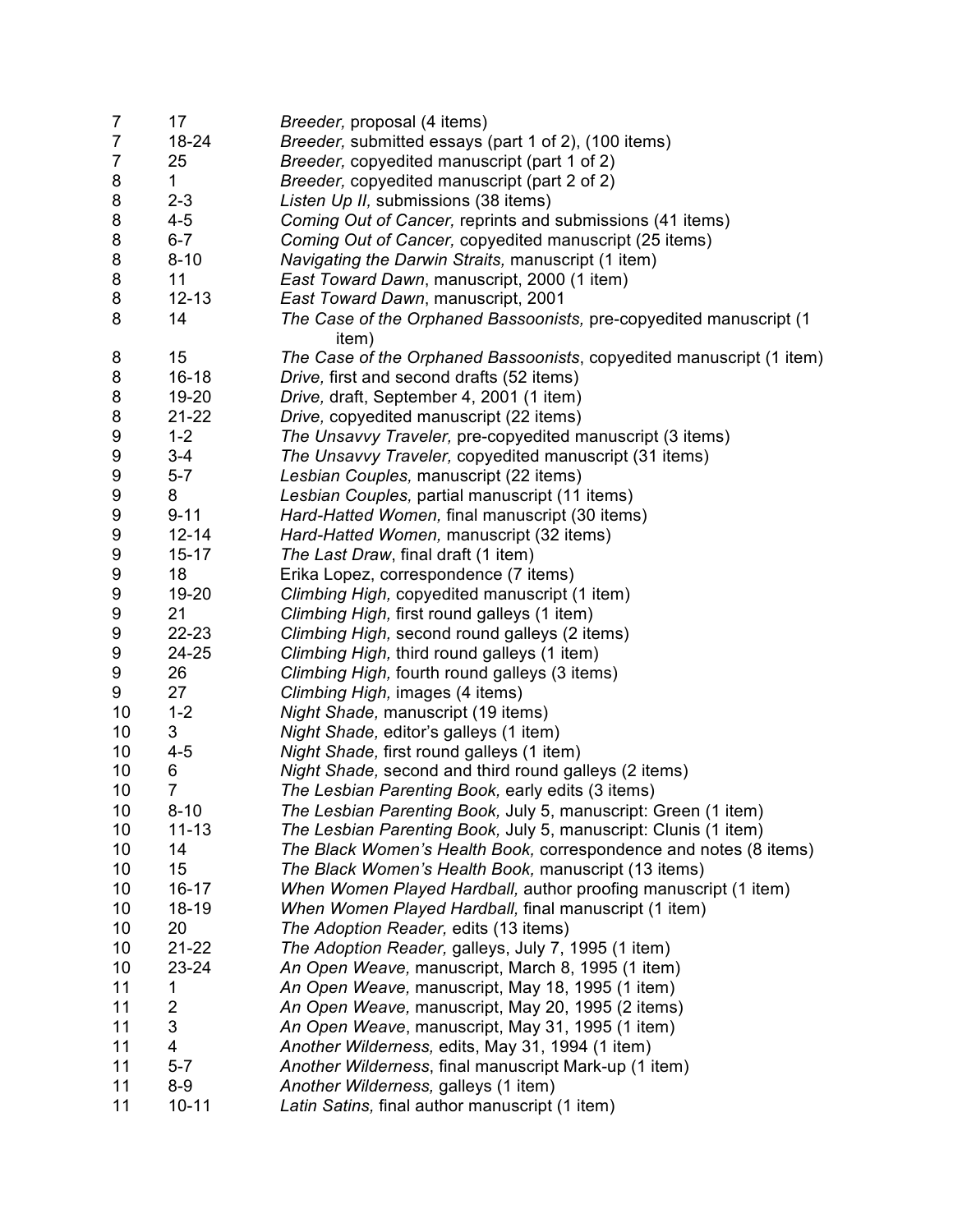| 11 | $12 - 13$      | Latin Satins, first round galleys (1 item)                                           |
|----|----------------|--------------------------------------------------------------------------------------|
| 11 | 14             | Chain Chain Change, second edition edits (5 items)                                   |
| 11 | 15             | Chain Chain Change, manuscript (3 items)                                             |
| 11 | 16             | We Know Where You Live, manuscript (1 item)                                          |
| 11 | 17             | No Forwarding Address, final manuscript, part 1 of 2 (1 item)                        |
| 11 | 18             | No Forwarding Address, final manuscript, part 2 of 2 (1 item)                        |
| 11 | 19-20          | Dirty Linen (No Forwarding Address), first draft (1 item)                            |
| 11 | 21             | A Heart in Politics (1 item)                                                         |
| 11 | 22-23          | Sweat, final manuscript (1 item)                                                     |
| 12 | $1 - 2$        | Sweat, final manuscript (production) (1 item)                                        |
| 12 | 3              | Sweat, galleys (2 items)                                                             |
| 12 | 4              | No Más! final manuscript markup (1 item)                                             |
| 12 | 5              | No Más! final manuscript (1 item)                                                    |
| 12 | 6              | No Más! clean master copy (1 item)                                                   |
| 12 | $\overline{7}$ | 50 Ways to a Safer World, final manuscript (1 item)                                  |
| 12 | 8              | 50 Ways to a Safer World, final manuscript                                           |
| 12 | 9              | 50 Ways to a Safer World, copyedited manuscript                                      |
| 12 | $10 - 11$      | Changing the Game, final pre-edited manuscript, copy editor's copy                   |
| 12 | $12 - 13$      | Changing the Game, final manuscript                                                  |
| 12 | 14             | Changing the Game, final pre-copyedited manuscript (1 item)                          |
| 12 | 15             | Changing the Game, galleys (1 item)                                                  |
| 12 | 16             | To Live and to Write, Julie's reading copy (1 item)                                  |
| 12 | 17             | To Live and to Write, master copy with corrections (2 item)                          |
| 12 | 18             | To Live and to Write, original TOC etc. specifications (5 items)                     |
| 12 | 19             | To Live and to Write, final corrections (1 item)                                     |
| 12 |                |                                                                                      |
|    | 20             | To Live and to Write, photocopy of additional corrections (1 item)                   |
| 12 | 21             | To Live and to Write, final corrections, March 24, 1987 (1 item)                     |
| 12 | 22             | To Live and to Write, introduction copy (1 item)                                     |
| 12 | 23             | Girls, Visions and Everything, editorial notes (2 items)                             |
| 12 | 24             | Girls, Visions and Everything, second draft (1 item)                                 |
| 12 | 25             | Getting the Real Story, final draft, August 1991 (1 item)                            |
| 12 | 26             | Getting the Real Story, edited manuscript (1 item)                                   |
| 12 | $27 - 28$      | Getting the Real Story, reader surveys (5 items)                                     |
| 12 | 29-30          | Proteus and Euclid, final manuscript                                                 |
| 13 | 1              | Getting the Real Story, reader survey results and correspondence (14<br>items)       |
| 13 | $\overline{c}$ | A Heart in Politics, final manuscript, March 1994 (1 item)                           |
| 13 | $3 - 4$        | A Heart in Politics, final copyedited manuscript (1 item)                            |
| 13 | 5              | A Heart in Politics, photographs correspondence (12 items)                           |
| 13 | 6              | A Heart in Politics, stylesheet (1 item)                                             |
| 13 | $\overline{7}$ | A Heart in Politics preliminary manuscript (1 item)                                  |
| 13 | 8              | A Heart in Politics Faith Conlon-read manuscript (1 item)                            |
| 13 | 9              | Mejor Sola Que Mal Acompañada, final page proofs with corrections (1                 |
|    | Oversize Box 1 | item)<br>Mejor Sola Que Mal Acompañada, final Spanish galleys (1 item)               |
|    |                |                                                                                      |
|    | Oversize Box 1 | Mejor Sola Que Mal Acompañada, final English galleys (1 item)                        |
| 13 | 10             | Mejor Sola Que Mal Acompañada, final Spanish manuscript (1 item)                     |
| 13 | 11             | Mejor Sola Que Mal Acompañada, final English manuscript (1 item)                     |
| 13 | 12             | Mejor Sola Que Mal Acompañada, stylesheet and back cover<br>specifications (5 items) |
| 13 | $13 - 14$      | Where the Oceans Meet, final copyedited MS, July 23, 1996 (1 item)                   |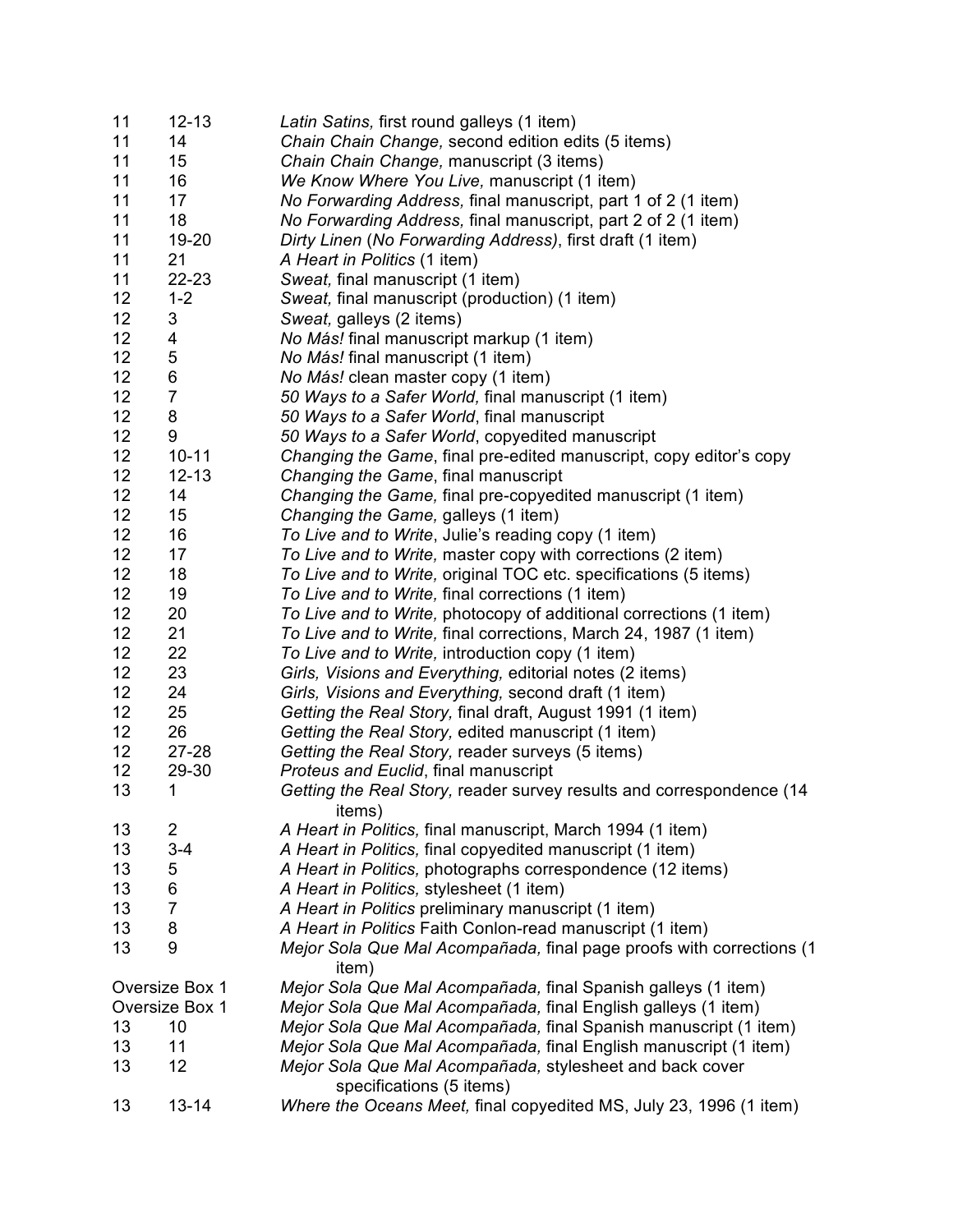| 13 | 15                      | Ceremonies of the Heart, edited MS, part 1 of 2 (1 item)                  |
|----|-------------------------|---------------------------------------------------------------------------|
| 13 | 16                      | Ceremonies of the Heart, edited MS, part 2 of 2 (1 item)                  |
| 13 | $17 - 18$               | Ceremonies of the Heart author corrections, July 17, 1990 (1 item)        |
| 13 | 19-20                   | Ceremonies of the Heart, Holly Morris corrections (1 item)                |
|    | Oversize Box 1          | Ceremonies of the Heart notes, stylesheets, and photocopied               |
|    |                         | photographs (28 items)                                                    |
| 13 | $21 - 22$               | Adventura, series copyedited short story manuscripts (18 items)           |
| 13 | 23                      | Lucy's Big Mind, manuscript (2 items)                                     |
| 13 | 24                      | Dharma Girl, copyedited manuscript (3 items)                              |
| 13 | 25                      | Dharma Girl, clean manuscript, April 10, 1996 (2 items)                   |
| 13 | 26                      | A Different Angle, miscellany (5 items)                                   |
| 13 | 27                      | A Different Angle, "Love the Man, Love the Fly Rod," copyedited           |
|    |                         | manuscript (2 items)                                                      |
| 13 | 28                      | A Different Angle, "Women in the Stream," copyedited manuscript (1 item)  |
| 13 | 29                      | A Different Angle, "The Incomplete Angle," copyedited manuscript (1       |
|    |                         | item)                                                                     |
| 13 | 30                      | A Different Angle, "Blood Knots," copyedited manuscript (1 item)          |
| 14 | 1                       | A Different Angle, "A Fly Fishing Life," manuscript (4 items)             |
| 14 | $\overline{c}$          | A Different Angle, "Fishergirl," copyedited manuscript (2 items)          |
| 14 | $\sqrt{3}$              | A Different Angle, "A River Ran Over Me" manuscript (3 items)             |
| 14 | $\overline{\mathbf{4}}$ | A Different Angle, "Twelve Flew into the Cuckoo's Nest," manuscript (2)   |
|    |                         | items)                                                                    |
| 14 | 5                       | A Different Angle, "Somewhere with Sven" manuscript and published         |
|    |                         | copy (2 items)                                                            |
| 14 |                         | A Different Angle, "Fishing Lessons," manuscript (2 items)                |
| 14 | 6<br>$\overline{7}$     |                                                                           |
|    |                         | A Different Angle, "Midstream," manuscript (2 items)                      |
| 14 | 8                       | A Different Angle, "Walk on Water for Me," copyedited MSS (3 items)       |
| 14 | 9                       | A Different Angle, "Run-Off," copyedited manuscript (5 items)             |
| 14 | 10                      | Adoption Reader, rejected manuscript (2 items)                            |
| 14 | 11                      | Adoption Reader, introduction drafts (3 items)                            |
| 14 | 12                      | Adoption Reader, article drafts, March 17, 1995 (5 items)                 |
| 14 | 13                      | Adoption Reader, article drafts, March 8, 1995 (5 items)                  |
| 14 | 14                      | Adoption Reader, article drafts, January 16, 1995 (12 items)              |
| 14 | 15                      | Adoption Reader, article drafts, February 28, 1995 (8 items)              |
| 14 | 16                      | Adoption Reader, miscellany (7 items)                                     |
| 14 | $17 - 18$               | Faint Praise MS, February 1995 (2 items)                                  |
| 14 | 19                      | Dharma Girl, first draft (Finding Snowbird) (1 item)                      |
| 14 | $20 - 21$               | Exit to Reality, manuscript, October 17, 1995 (1 item)                    |
| 14 | 22                      | Surfer Grrrls, uncorrected galley proofs (1 item)                         |
| 14 | 23                      | The Me in the Mirror, author corrections, December 14, 1993 (1 item)      |
| 14 | 24                      | The Me in the Mirror, final MS, October 7, 1993                           |
| 14 | 25                      | The Me in the Mirror, book jacket design (17 items)                       |
| 14 | 26                      | Surfer Grrrls, section drafts, sidebar drafts, and miscellany (24 items)  |
| 14 | 27                      | Surfer Grrrls, "Wired Women," interviews (15 items)                       |
| 14 | 28                      | A Woman Like You, edited copy and correspondence (1 item)                 |
| 14 | 29                      | A Woman Like You, mock-up, March 24, 1997 (2 items)                       |
| 14 | 30                      | The Mother I Carry, first draft, part 1 of 2, December 20, 1992 (2 items) |
| 15 | 1                       | The Mother I Carry, first draft, part 2 of 2, December 20, 1992 (1 item)  |
| 15 | $\overline{2}$          | The Mother I Carry, revisions, style notes and production notes (3 items) |
| 15 | $3 - 4$                 | The Mother I Carry, final pre-copyedited manuscript, March 1993 (1 item)  |
| 15 | $5-6$                   | The Mother I Carry, copyeditor's manuscript, March 17, 1997 (1 item)      |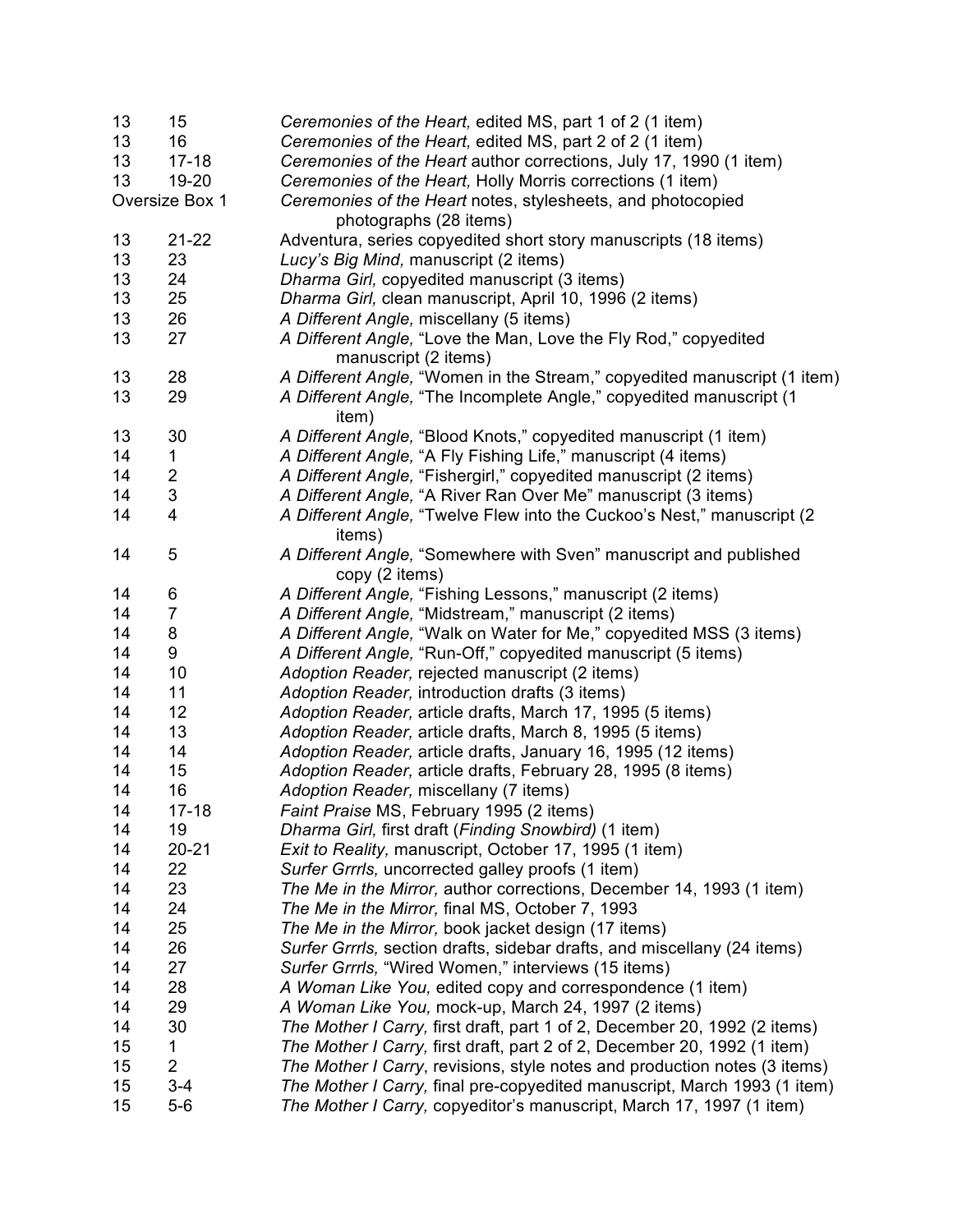| 15 | $7-8$          | The Mother I Carry, final copyedited manuscript, April 20, 1993 (1 item)                          |
|----|----------------|---------------------------------------------------------------------------------------------------|
| 15 | $9 - 10$       | All the Powerful Invisible Things, pre-copyedited manuscript (1 item)                             |
| 15 | 11             | All the Powerful Invisible Things, copyedited manuscript and style sheet                          |
|    |                | $(3$ items)                                                                                       |
| 15 | 12             | "Fishergirl" (Gretchen Legler essay) (1 item)                                                     |
| 15 | $13 - 14$      | The Single Mother's Companion, copyedited final manuscript (1 item)                               |
| 15 | 15             | The Single Mother's Companion, partially copyedited manuscript (1 item)                           |
| 15 | $16 - 17$      | The Single Mother's Companion, first round galleys, May 2, 1994 (1 item)                          |
| 15 | 18             | Trouble in Transylvania, style sheets and notes (5 items)                                         |
| 15 | 19-20          | Trouble in Transylvania, pre-copyedited manuscript                                                |
| 15 | 21             | Trouble in Transylvania, first round galleys, April 27, 1993 (1 item)                             |
| 15 | 22             | Cunt, first draft, December 9, 1997 (1 item)                                                      |
| 16 | 1              | Cunt, edited final draft (1 item)                                                                 |
| 16 | 2              | Cunt, final pre-copyedited manuscript (1 item)                                                    |
| 16 | 3              | Cunt, final copyedited manuscript (1 item)                                                        |
| 16 | 4              | Cunt, trimmed sample pages (1 item)                                                               |
| 16 | 5              | Cunt, Inga's galleys, July 12, 1998 (1 item)                                                      |
| 16 | $6 - 7$        | Cunt, first round master galleys (1 item)                                                         |
| 16 | $8 - 9$        | Cunt, first round galleys corrections (1 item)                                                    |
| 16 | $10 - 11$      |                                                                                                   |
| 16 | $12 - 13$      | Cunt, second round galleys corrections (1 item)<br>Cunt, third round galleys corrections (1 item) |
|    | $14 - 15$      |                                                                                                   |
| 16 |                | Cunt, fourth round galleys corrections (1 item)                                                   |
| 16 | $16 - 17$      | Cunt, fifth round galleys (1 item)                                                                |
| 16 | 18             | Cunt, fifth round galleys with added corrections (1 item)                                         |
| 16 | 19-20          | Cunt, sixth round galleys (1 item)                                                                |
| 16 | $21 - 22$      | Cunt, printer copy (1 item)                                                                       |
| 17 | 1              | Adiós, Barbie, miscellany (3 items)                                                               |
| 17 | 2              | Adiós, Barbie, Amy Richards (9 items)                                                             |
| 17 | 3              | Adiós, Barbie, Ophira Edut (introduction) (5 items)                                               |
| 17 | 4              | Adiós, Barbie, Debbie Feit (4 items)                                                              |
| 17 | 5              | Adiós, Barbie, Heather Cassell (4 items)                                                          |
| 17 | 6              | Adiós, Barbie, Jennifer Berger (1 item)                                                           |
| 17 | $\overline{7}$ | Adiós, Barbie, Nomy Lamm (4 items)                                                                |
| 17 | 8              | Adiós, Barbie, Loolwa Khazzoom (2 items)                                                          |
| 17 | 9              | Adiós, Barbie, Leslie Heywood (2 items)                                                           |
| 17 | 10             | Adiós, Barbie, Barbara Kligman (1 item)                                                           |
| 17 | 11             | Adiós, Barbie, Darilis Garcia (3 items)                                                           |
| 17 | 12             | Adiós, Barbie, Keesa Camille Schreane (2 items)                                                   |
| 17 | 13             | Adiós, Barbie, Jill Corral (4 items)                                                              |
| 17 | 14             | Adiós, Barbie, Lisa Jervis (5 items)                                                              |
| 17 | 15             | Adiós, Barbie, K. Wu (Doreen Hinton) (3 items)                                                    |
| 17 | 16             | Adiós, Barbie, Akkida McDowell (3 items)                                                          |
| 17 | 17             | Adiós, Barbie, Leslie Mah (4 items)                                                               |
| 17 | 18             | Adiós, Barbie, Diane Sepanski (1 item)                                                            |
| 17 | 19             | Adiós, Barbie, Mira Jacob (6 items)                                                               |
| 17 | 20             | Adiós, Barbie, Rebecca Walker (foreword) (3 items)                                                |
| 17 | 21             | Adiós, Barbie, Shelley Grant, Marisa Navarro, WITCHES (9 items)                                   |
| 17 | 22             | Adiós, Barbie, Diana Courvant, Tali Edut, Silja J.A. Talvi (3 items)                              |
| 17 | 23             | Adiós, Barbie, Regina Williams, Keesa C. Schreane, Carolyn Mackler (3<br>items)                   |
| 17 | 24             | Adiós, Barbie, Dyann Logwood, Lee Damsky, Lauri Conner, Janet Huang                               |
|    |                |                                                                                                   |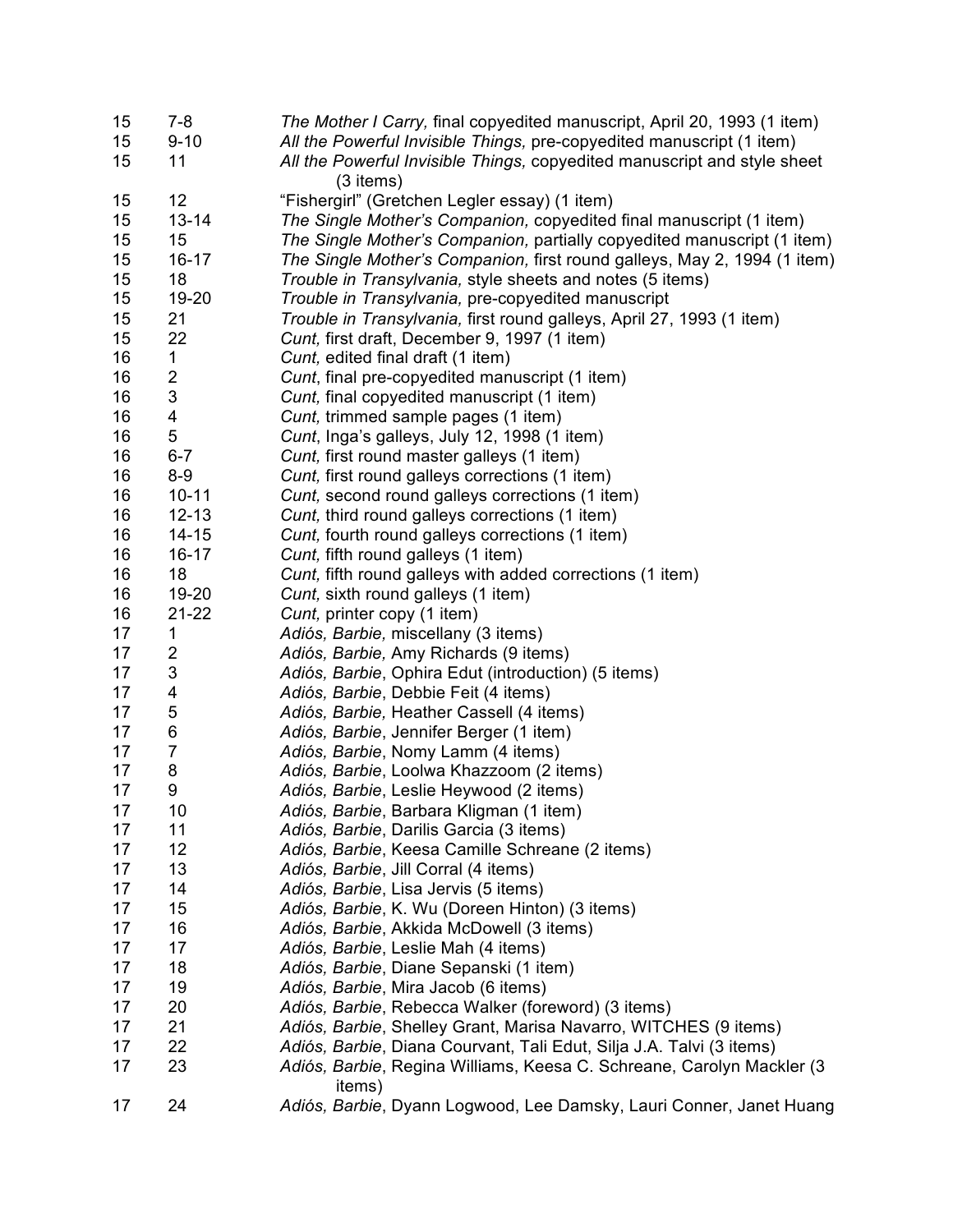|    |                | $(5$ items)                                                                                     |
|----|----------------|-------------------------------------------------------------------------------------------------|
| 17 | 25             | Adiós, Barbie, Alexis Butler, Fanta Fulani, Meredith McGhan (writing as<br>Zoë Wilde) (9 items) |
| 17 | 26             | Adiós, Barbie, Leoneda Inge-Barry, Bhargavi C. Mandava (7 items)                                |
| 17 | 27             | Adiós, Barbie, Maysan Haydar (2 items)                                                          |
| 17 | 28             | Adiós, Barbie, copyedited mark-up (1 item)                                                      |
| 17 | 29             | Adiós, Barbie, pre-copyedited manuscript (1 item)                                               |
| 17 | 30             | Adiós, Barbie, final copyedited manuscript (1 item)                                             |
| 17 | 31             | Adiós, Barbie, first round galleys for Ophira Edut (1 item)                                     |
| 17 | 32-33          | Adiós, Barbie, first round galleys (1 item)                                                     |
| 17 | 34             | Adiós, Barbie, second round galleys (1 item)                                                    |
| 17 | 35             | Adiós, Barbie, third round galleys (1 item)                                                     |
| 17 | 36-37          | Adiós, Barbie final galleys (1 item)                                                            |
| 17 | 38-39          | Blessed by Thunder, first draft with glossary (2 items)                                         |
| 17 | 40-41          | Blessed by Thunder, second draft (1 item)                                                       |
| 17 | 42-43          |                                                                                                 |
|    |                | Blessed by Thunder, copyedited manuscript, December 31, 1998 (3<br>items)                       |
| 17 | 44             | Blessed by Thunder, notes, glossary, and edits (6 items)                                        |
| 17 | 45             | Blessed by Thunder, copyedited manuscript and style sheet (part 1 of 2)<br>$(1$ item)           |
| 18 | $\mathbf{1}$   | Blessed by Thunder, copyedited manuscript and style sheet (part 2 of 2)                         |
|    |                | $(1$ item)                                                                                      |
| 18 | $2 - 3$        | Blessed by Thunder, final draft, February 1999 (1 item)                                         |
| 18 | $4 - 5$        | Blessed by Thunder, pre-copyedited manuscript (1 item)                                          |
| 18 | $6 - 7$        | Blessed by Thunder, first round master galleys (1 item)                                         |
| 18 | $8-9$          | Blessed by Thunder, first round master galleys corrections (1 item)                             |
| 18 | 10             | Blessed by Thunder, galleys corrections, March 9, 1999 (1 item)                                 |
| 18 | $11 - 12$      | Blessed by Thunder, second round galleys corrections (1 item)                                   |
| 18 | 13             | Blessed by Thunder, third round galleys, part 1 of 2 (5 items)                                  |
| 18 | 14             | Blessed by Thunder, third round galleys, part 2 of 2 (3 items)                                  |
| 18 | 15             | Blessed by Thunder, fourth round galleys (1 item)                                               |
| 18 | $16 - 17$      | Blessed by Thunder page layout, fonts, and galleys, April 2, 1999 (3)                           |
|    |                | items)                                                                                          |
| 18 | $18 - 19$      | Stage Fright, production copy final manuscript (1 item)                                         |
| 18 | $20 - 21$      | Stage Fright, first round master galleys (1 item)                                               |
| 18 | 22-23          | Stage Fright, second round galleys (2 items)                                                    |
| 18 | 24             | A Small Sacrifice, final copyedited manuscript, part 1 of 2 (2 items)                           |
| 19 | 1              | A Small Sacrifice, final copyedited manuscript, part 2 of 2 (1 item)                            |
| 19 | $2 - 3$        | A Small Sacrifice, final pre-copyedited manuscript (1 item)                                     |
| 19 | 4              | Another America, early draft (1 item)                                                           |
| 19 | 5              | Another America, final draft (1 item)                                                           |
| 19 | 6              | Another America galleys, October 11, 1991 (1 item)                                              |
| 19 | $\overline{7}$ | Past Due, draft, December 1988 (1 item)                                                         |
| 19 | 8              | Past Due, final draft, fall 1989 (1 item)                                                       |
| 19 | 9              | Past Due, galley proofs (1 item)                                                                |
| 19 | 10             | Getting the Real Story, edited manuscript (1 item)                                              |
| 19 | 11             | Getting the Real Story, galley corrections (2 items)                                            |
| 19 | 12             | In Love and in Danger, edited final manuscript (3 items)                                        |
| 19 | 13             | In Love and in Danger, final manuscript (1 item)                                                |
| 19 | 14             | In Love and in Danger, original manuscript (1 item)                                             |
| 19 | 15             | Getting Free, editorial comments (1 item)                                                       |
|    |                |                                                                                                 |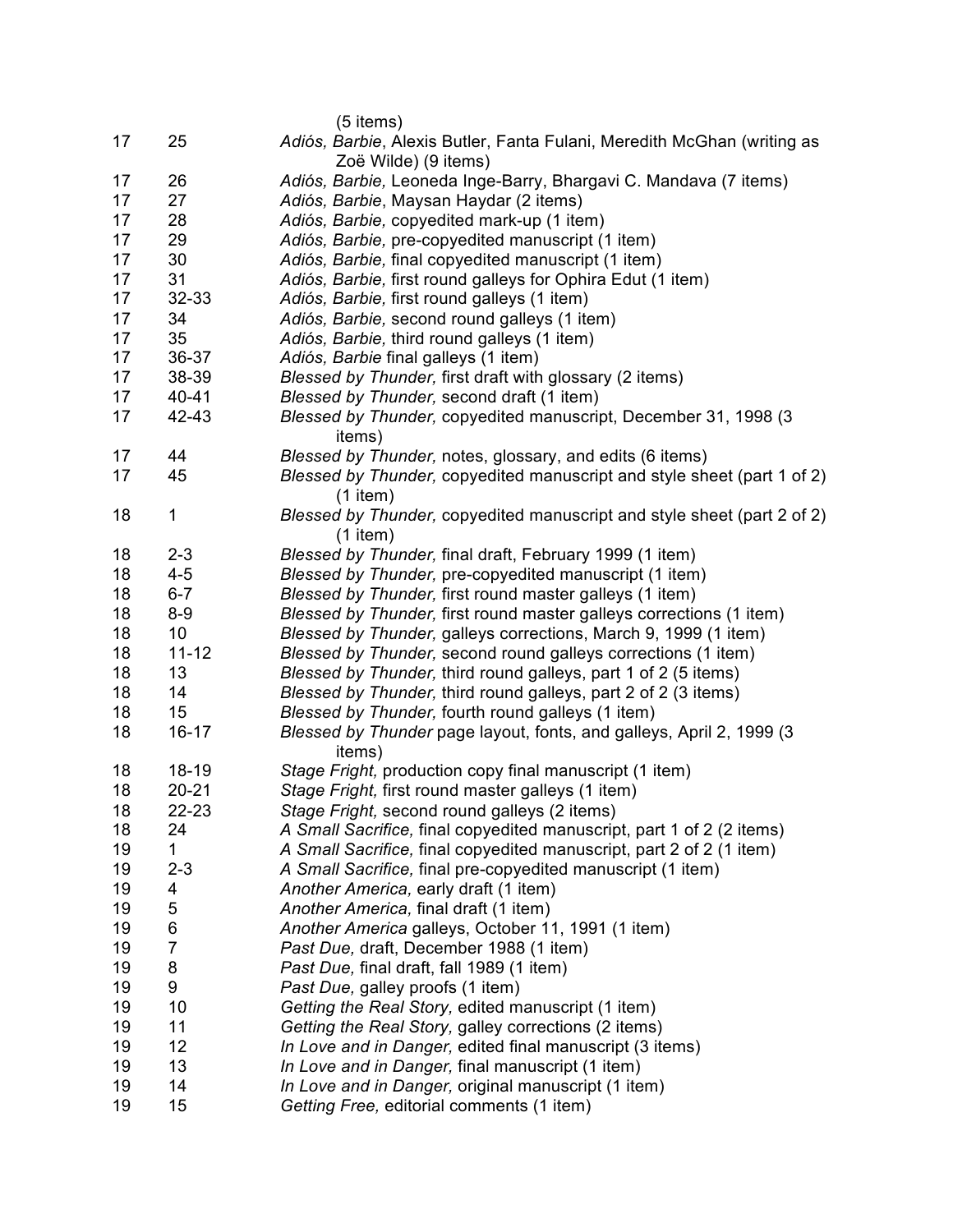| 19       | $16 - 17$           | Getting Free, copyedited manuscript (1 item)                                                    |
|----------|---------------------|-------------------------------------------------------------------------------------------------|
| 19       | 18-19               | Getting Free, photocopied manuscript (1 item)                                                   |
| 19       | 20                  | Words of Farewell, introduction, acknowledgements and contents (3<br>items)                     |
| 19       | 21                  | "Days and Dreams," drafts (2 items)                                                             |
|          |                     |                                                                                                 |
| 19       | 22-23               | "A Room in the Woods," drafts and published copies (3 items)                                    |
| 19       | 24                  | "A Certain Beginning," drafts (2 items)                                                         |
| 19       | 25                  | "Lullaby," drafts (6 items)                                                                     |
| 20       | 1                   | "Chinatown," drafts (2 items)                                                                   |
| 20       | $\overline{c}$      | "Evening Game," drafts (2 items)                                                                |
| 20       | 3                   | Words of Farewell, drafts (2 items)                                                             |
| 20       | $4 - 5$             | Words of Farewell, galleys (1 item)                                                             |
| 20       | 6                   | Girls, Visions and Everything, Barbara Wilson's copy (1 item)                                   |
| 20       | $\overline{7}$      | Girls, Visions and Everything, Sarah Schulman's copy (1 item)                                   |
| 20       | 8                   | Girls, Visions and Everything, copyedited manuscript (1 item)                                   |
| 20       | 9                   | Girls, Visions and Everything, master manuscript (1 item)                                       |
| 20       | 10                  | Girls, Visions and Everything, final galley corrections (2 items)                               |
| 20       | 11                  | Girls, Visions and Everything, master galleys (1 item)                                          |
| 20       | 12                  | You Don't Have to Take It, editorial correspondence and miscellany (9                           |
|          |                     | items)                                                                                          |
| 20       | 13                  | You Don't Have to Take It, reader comments (10 items)                                           |
| 20       | $14 - 15$           | You Don't Have to Take It, copyedited MS, December 1992 (1 item)                                |
| 20       | $16 - 17$           | You Don't Have to Take It, Erin Van Bronkhurst's copyedited manuscript<br>$(1$ item)            |
| 20       | 18-20               | You Don't Have to Take It, copyedited manuscript, April 17, 1992 (2<br>items)                   |
| 20       | 21                  | You Don't Have to Take It, sample chapter galleys (1 item)                                      |
| 20       | 22-23               | You Don't Have to Take It, first round galleys, parts 1 and 2 of 3 (5 items)                    |
| 21       | 1                   | You Don't Have to Take It, first round galleys, part 3 of 3 (1 item)                            |
| 21       | $2 - 3$             | You Don't Have to Take It, galley corrections, March 24, 1993 (1 item)                          |
| 21       | 4                   |                                                                                                 |
|          |                     | Talking It Out, notes, bibliography and footnotes (19 items)                                    |
| 21       | 5                   | Talking It Out, specifications, contents and acknowledgements (15 items)                        |
| 21       | 6                   | Talking It Out, readers' comments (25 items)                                                    |
| 21       | $\overline{7}$      | Talking It Out, original manuscript (1 item)                                                    |
| 21       | 8                   | Talking It Out, copyedited manuscript (1 item)                                                  |
| 21       | 9                   | Talking It Out, manuscript with specifications (1 item)                                         |
| 21       | 10                  | Naming the Violence, back cover copy (10 items)                                                 |
| 21       | $11 - 12$           | Naming the Violence, copyedited manuscript, specifications, style sheet<br>and notes (10 items) |
| 21       | $13 - 14$           | Naming the Violence, original manuscript (3 items)                                              |
| 21       | 15                  | Dating Violence, index (1 item)                                                                 |
| 21       | $16 - 18$           | Dating Violence, copyedited manuscript (1 item)                                                 |
| 21       | 19-20               | Dating Violence, master galleys (2 items)                                                       |
| 21       | 21-24               | She's a Rebel, final copyedited manuscript (2 items)                                            |
| 21       | 25-26               | She's a Rebel, production manuscript (2 items)                                                  |
|          |                     |                                                                                                 |
| 22       | 1                   | She's a Rebel, index (11 items)<br>She's a Rebel, photos and miscellany (10 items)              |
| 22       |                     |                                                                                                 |
|          | $\overline{c}$      |                                                                                                 |
| 22       | 3                   | She's a Rebel, chapter drafts (1 item)                                                          |
| 22       | $4 - 5$             | She's a Rebel master galleys (2 items)                                                          |
| 22<br>22 | $6 - 8$<br>$9 - 10$ | She's a Rebel final page proofs (2 items)<br>Listen Up, final copyedited manuscript (2 items)   |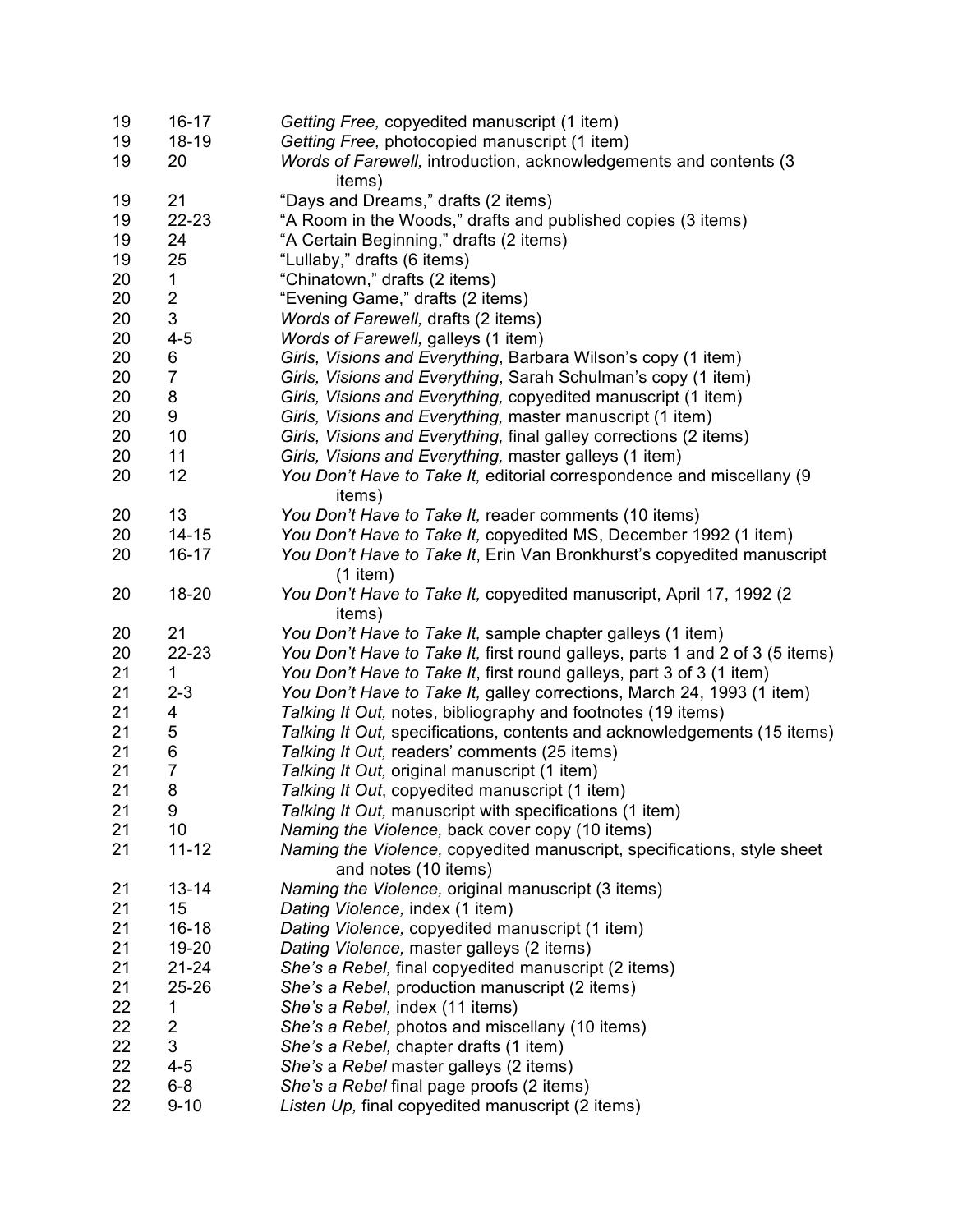| 22 | $11 - 12$      | Listen Up, copyeditor's manuscript (2 items)                                |
|----|----------------|-----------------------------------------------------------------------------|
| 22 | $13 - 14$      | Listen Up, copyedited manuscript (2 items)                                  |
| 22 | $15 - 16$      | Listen Up, copyedited production manuscript (2 items)                       |
| 22 | $17 - 18$      | Listen Up, master galleys (2 items)                                         |
| 22 | 19-20          | Listen Up, first round galleys (3 items)                                    |
| 22 | 21             | Listen Up, second round galleys (1 item)                                    |
| 23 | 1              | Listen Up, replaced galleys, February 17, 1995 (1 item)                     |
|    |                |                                                                             |
| 23 | $2 - 3$        | Listen Up, printer's manuscript (2 items)                                   |
| 23 | 4              | Getting Free, second edition typography, copy, acknowledgments, and         |
|    |                | cover (14 items)                                                            |
| 23 | 5              | Getting Free, original first draft (1 item)                                 |
| 23 | 6              | Getting Free, copyedited manuscript (1 item)                                |
| 23 | $\overline{7}$ | Getting Free, Barbara Wilson and Faith Conlon's MSS (2 items)               |
| 23 | 8              | Getting Free, photocopied chapters (1 item)                                 |
| 23 | 9              | Getting Free, dummy copy for second edition (1 item)                        |
| 23 | 10             | Listen Up, correspondence (53 items)                                        |
| 23 | 11             | Listen Up, notes and planning (48 items)                                    |
| 23 | 12             | Listen Up, book launch (13 items)                                           |
| 23 | 13             | Listen Up, rejected MSS (13 items)                                          |
| 23 | 14             | Listen Up, essay drafts (Curtis Sittenfield, Ellen Neuborne, Abra Fortune   |
|    |                | Chernik) (9 items)                                                          |
| 23 | 15             |                                                                             |
|    |                | Listen Up, essay drafts (Veronica Chambers, introduction, Jennifer Reid     |
|    |                | Maxcy Myhre, Amelia Richards) (7 items)                                     |
| 23 | 16             | Listen Up, essay drafts (Lisa Tiger, Anastasia Higginbotham, Lisa           |
|    |                | Bowleg) 10 items)                                                           |
| 23 | 17             | Listen Up, essay drafts (Sonia Shah, Rebecca Walker, Jee Yeun Lee,          |
|    |                | Nomy Lamm, Robin Neidorf) (10 items)                                        |
| 23 | 18             | Listen Up, essay drafts (Bhargavi C. Mandava, Whitney Walker, Jennifer      |
|    |                | DiMarco, Cheryl Green, Christina Doza) (13 items)                           |
| 23 | 19             | Listen Up, essay drafts (Sonja D. Curry-Johnson, Melissa Silverstein,       |
|    |                | Sharon Lennon, Aisha Hakim-Dyce, Laurel Gilbert) (14 items)                 |
| 23 | 20             | Listen Up, essay drafts (Inga Muscio, Emilie Morgan, Alisa Valdes, Tiya     |
|    |                | Miles) (12 items)                                                           |
| 23 | 21             | Listen Up, reference resources (6 items)                                    |
| 23 | 22             | The Adoption Reader, correspondence (53 items)                              |
| 23 | 23             | The Adoption Reader, prospectus (1 item)                                    |
| 23 | 24             | The Adoption Reader, planning and permissions (27 items)                    |
| 23 | 25             |                                                                             |
|    |                | The Adoption Reader, introduction drafts (5 items)                          |
| 23 | 26-29          | The Adoption Reader, essay drafts, (56 items)                               |
| 23 | 30             | Exit to Reality, pre-copyedited manuscript, August 6, 1996, part 1 of 2 (2) |
|    |                | items)                                                                      |
| 24 | 1              | Exit to Reality, pre-copyedited manuscript, August 6, 1996, part 2 of 2 (1  |
|    |                | item)                                                                       |
| 24 | $2 - 3$        | Working Parts, manuscript, August 1, 1996 (2 items)                         |
| 24 | 4              | Stories considered for Miss Venezuela (4 items)                             |
| 24 | $5-6$          | Miss Venezuela, master galleys (2 items)                                    |
| 24 | $7 - 8$        | Ladies' Night, rough draft, editor's copy (2 items)                         |
| 24 | $9 - 10$       | Ladies' Night final draft, production copy (2 items)                        |
| 24 | $11 - 13$      | Constance Ring, final manuscript (1 item)                                   |
| 24 | $14 - 15$      | Bird Eyes, manuscript (1 item)                                              |
| 24 | $16 - 17$      | The Obsidian Mirror, early manuscript (2 items)                             |
|    |                |                                                                             |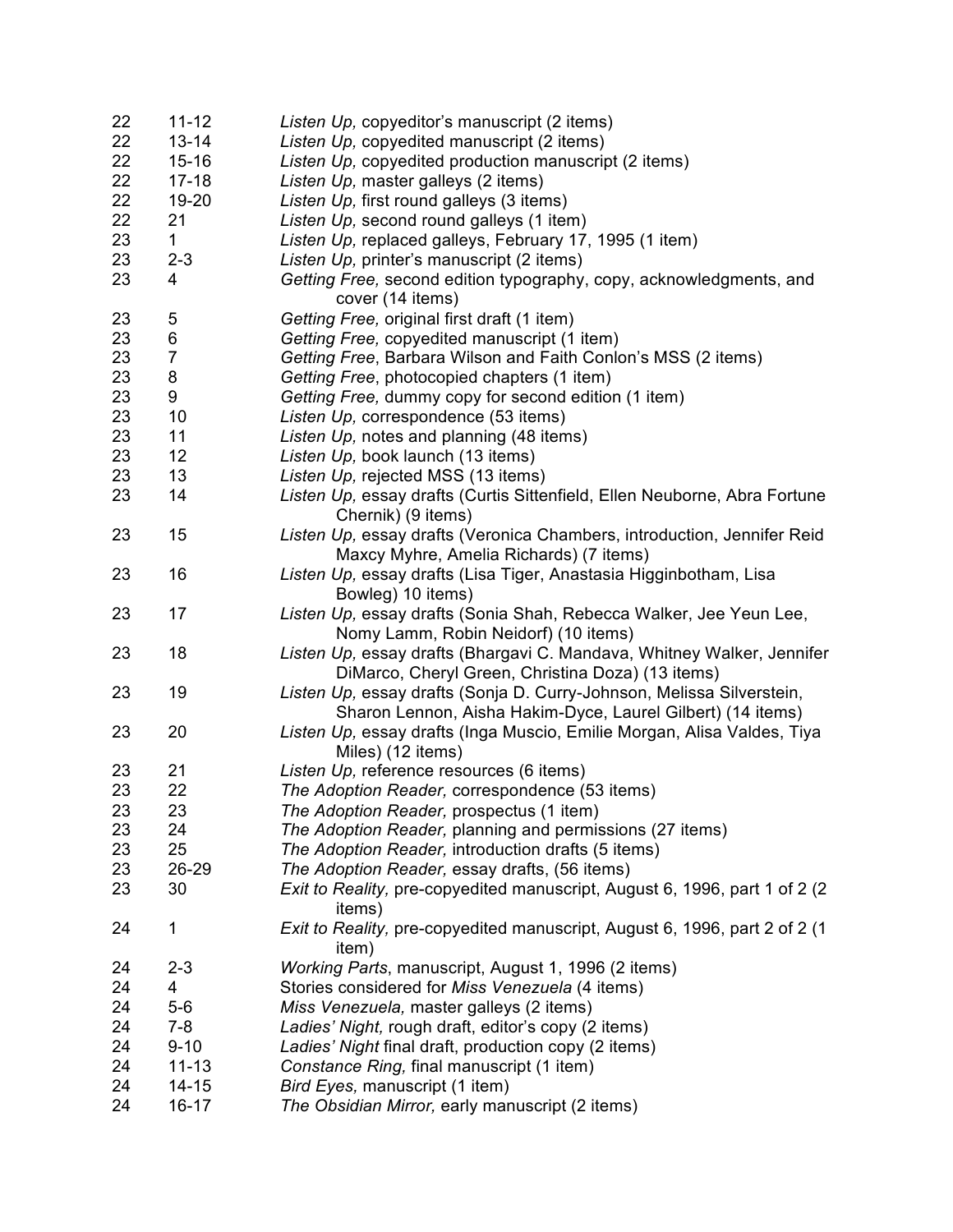| 24 | $18 - 19$      | The Obsidian Mirror, final unedited manuscript (2 items)                          |
|----|----------------|-----------------------------------------------------------------------------------|
| 24 | 20             | Closer to Home, index (1 item)                                                    |
| 24 | 21             | Closer to Home, edited individual essays (12 items)                               |
| 25 | $1 - 2$        | Closer to Home, edited galleys (18 items)                                         |
| 25 | $3 - 4$        | What Parents Need to Know About Dating Violence, production copies of             |
|    |                | final manuscript (3 items)                                                        |
| 25 | 5              | A Community Secret, second round collated galleys (1 item)                        |
| 25 | 6              | A Community Secret, photocopied collated galleys with production                  |
|    |                | specifications (1 item)                                                           |
| 25 | 7              | A Community Secret, galley changes and added pages (17 items)                     |
| 25 | 8              | A Community Secret, planning and correspondence (14 items)                        |
| 25 | 9              | A Community Secret, original Asian Women's Shelter edition (1 item)               |
| 25 | 10             | A Community Secret, faxed corrections (3 items)                                   |
| 25 | 11             | A Community Secret, Barbara Wilson's manuscript (1 item)                          |
| 25 | 12             |                                                                                   |
|    |                | A Community Secret, first round master galleys (1 item)                           |
| 25 | 13             | A Community Secret, copyedited galleys (1 item)                                   |
| 25 | 14             | A Community Secret, third round galleys (1 item)                                  |
| 25 | 15             | A Community Secret, clean galleys (1 item)                                        |
| 25 | $16 - 17$      | She's a Rebel, final manuscript, March 1992 (2 items)                             |
| 25 | 18             | She's a Rebel, chapter 1 (3 items)                                                |
| 25 | 19             | She's a Rebel, chapters 2 and 3 (6 items)                                         |
| 25 | 20             | She's a Rebel, chapter 4 (4 items)                                                |
| 25 | 21             | She's a Rebel, chapters 5 and 6 (3 items)                                         |
| 25 | 22             | She's a Rebel, chapter 7 (3 items)                                                |
| 25 | 23             | She's a Rebel, chapter 8 (4 items)                                                |
| 25 | 24             | She's a Rebel, chapter 9 (2 items)                                                |
| 25 | 25             | She's a Rebel, introduction, style sheets, and notes (13 items)                   |
| 25 | 26             | A Vindication of the Rights of Whores, early copy, winter 1987-88 (5<br>items)    |
| 25 | 27-28          | A Vindication of the Rights of Whores, partial galleys (2 items)                  |
| 25 | 29             | International Committee for Prostitutes' Rights, February 1985 (9 items)          |
| 25 | 30             | A Vindication of the Rights of Whores, correspondence (9 items)                   |
| 25 | 31             | Second World Whores' Congress (25 items)                                          |
| 25 | 32             | A Vindication of the Rights of Whores, notes and planning                         |
| 26 | 1              | Vindication of the Rights of Whores, partial legal-sized galleys (1 item)         |
| 26 | 2              | A Vindication of the Rights of Whores, incomplete copyedited chapters (1<br>item) |
| 26 | $3 - 4$        | A Vindication of the Rights of Whores, first copyedited manuscript,               |
|    |                | September 1988 (2 items)                                                          |
| 26 | 5              | A Vindication of the Rights of Whores, reference materials (12 items)             |
| 26 | 6              | Hallowed Murder, copyedited manuscript (1 item)                                   |
| 26 | $\overline{7}$ | Hallowed Murder, early galleys (1 item)                                           |
| 26 | 8              | Hallowed Murder, later galleys (1 item)                                           |
|    |                | Out of Time, clean manuscript (2 items)                                           |
| 26 | $9 - 10$       |                                                                                   |
| 26 | $11 - 12$      | Out of Time, copyedited manuscript (2 items)                                      |
| 26 | 13             | Out of Time, booklists and miscellany (6 items)                                   |
| 26 | 14             | Out of Time, master galleys (1 item)                                              |
| 26 | 15             | Out of Time, galleys, May 7, 1990 (1 item)                                        |
| 26 | 16             | Voyages Out 1, original manuscript (1 item)                                       |
| 27 | 1              | Voyages Out 1, final pages (1 item)                                               |
| 27 | $\overline{2}$ | Voyages Out 1, Barbara Wilson's manuscript (1 item)                               |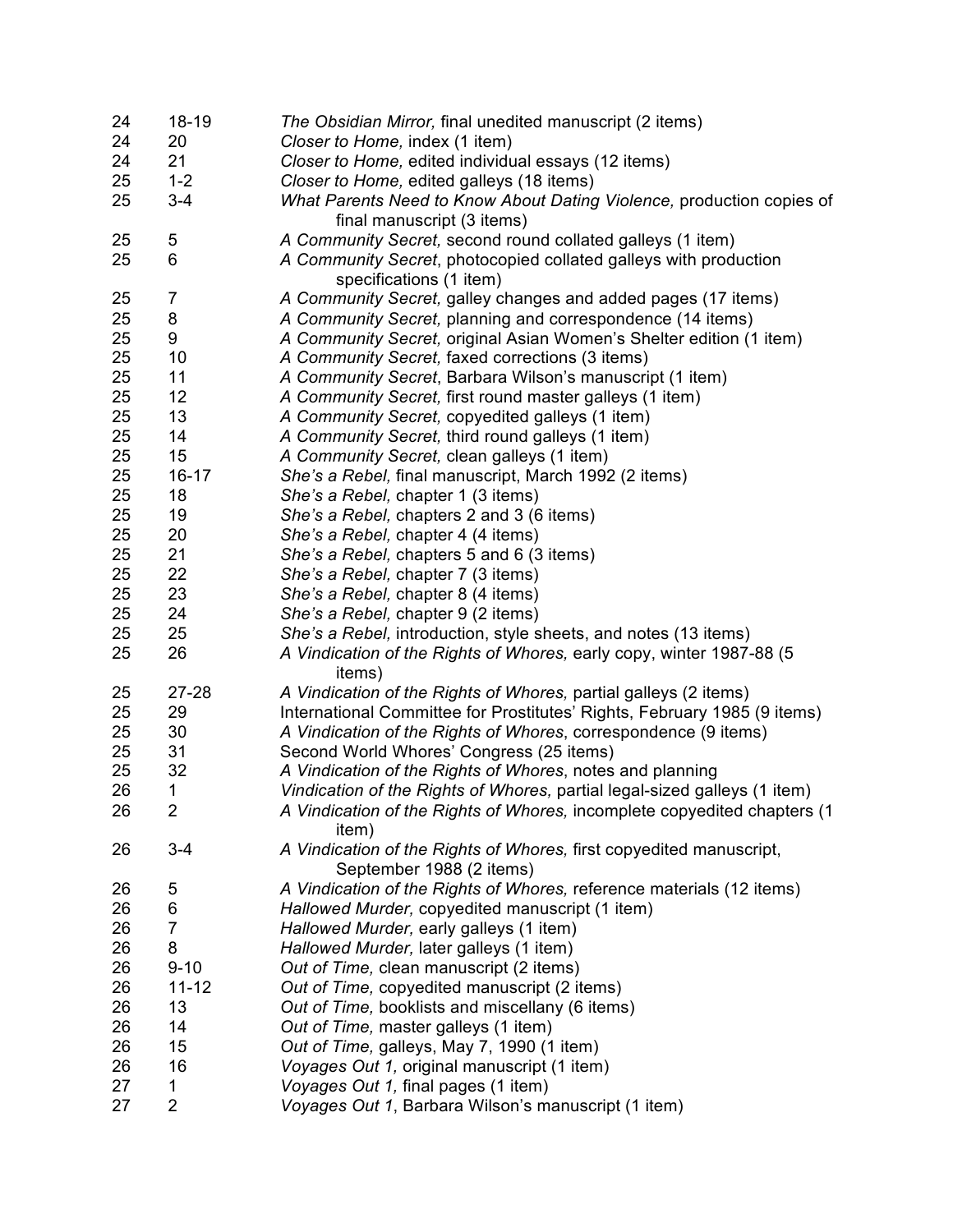| 27 | 3              | Voyages Out 1, Paula Martinac's manuscript (1 item)               |
|----|----------------|-------------------------------------------------------------------|
| 27 | 4              | Voyages Out 1, galleys (1 item)                                   |
| 27 | 5              | Voyages Out 1, production copy (1 item)                           |
| 27 | $6 - 7$        | A Killing Cure, original first draft (2 items)                    |
| 27 | $8-9$          | A Killing Cure, final pre-copyedited manuscript (2 items)         |
| 27 | $10 - 11$      | A Killing Cure, original copyedited manuscript (2 items)          |
| 27 | $12 - 13$      | A Killing Cure, final copyedited manuscript (2 items)             |
| 27 | $14 - 15$      | A Killing Cure, proofing galleys (2 items)                        |
| 27 | 16             | A Killing Cure, notes, planning and correspondence (7 items)      |
| 27 | 17             | A Killing Cure, faxed pages and corrections (17 items)            |
| 27 | $18 - 19$      | Collected stories by Jennifer Maxwell (40 items)                  |
| 27 | 20             | Gifts of the Wild, copyedited final manuscript (1 item)           |
| 27 | 21             | Gifts of the Wild, final clean manuscript, part 1 of 2 (1 item)   |
| 28 | 1              | Gifts of the Wild, final clean manuscript, part 2 of 2 (1 item)   |
| 28 | $2 - 3$        | Gifts of the Wild, first round galleys (2 items)                  |
| 28 | 4              | Gifts of the Wild, first round galleys corrections (2 items)      |
| 28 | $5-6$          | Gifts of the Wild copyedited galleys (2 items)                    |
| 28 | $\overline{7}$ | Gifts of the Wild, front and back matter (12 items)               |
| 28 | 8              | Gifts of the Wild, third round galley corrections (29 items)      |
| 28 | 9              | Gifts of the Wild, fourth round galleys (1 item)                  |
| 28 | $10 - 11$      | Gifts of the Wild final manuscript (2 items)                      |
| 28 | 12             | Gifts of the Wild, blue line replacement pages (21 items)         |
| 28 | 13             | Another America galleys, December 17, 1997 (1 item)               |
| 28 | 14             | Another America, galleys, February 3, 1998 (1 item)               |
| 28 | 15             | Another America, third round galley corrections (1 item)          |
| 28 | 16             | Another America, typesetter's galleys (1 item)                    |
| 28 | 17             |                                                                   |
|    |                | Egalia's Daughters, copyedited manuscript (1 item)                |
| 28 | 18<br>19       | Home Movies, final draft (2 items)                                |
| 28 | 20             | Home Movies, first draft (1 item)                                 |
| 28 |                | Home Movies, copyedited draft, December 1992 (2 items)            |
| 29 | 1              | Backstreets, translation, first draft (2 items)                   |
| 29 | $\overline{c}$ | Backstreets, editorial (13 items)                                 |
| 29 | 3              | Backstreets, correspondence (46 items)                            |
| 29 | 4              | Backstreets, publicity (2 items)                                  |
| 29 | 5              | Femme d'Adventure, first round galleys (1 item)                   |
| 29 | 6              | Femme d'Adventure, author's galleys (1 item)                      |
| 29 | 7              | Femme d'Adventure, faxed corrections, June 22, 1997 (1 item)      |
| 29 | 8              | Femme d'Adventure, copyedited galleys, July 17, 1997 (1 item)     |
| 29 | 9              | Femme d'Adventure, manuscript, August 8, 1997 (1 item)            |
| 29 | 10             | Femme d'Adventure, final manuscript, July 24, 1997 (1 item)       |
| 29 | 11             | Film Fatales, copyedited markup (1 item)                          |
| 29 | $12 - 13$      | Film Fatales, final copyedited manuscript, July 9, 1997 (2 items) |
| 29 | 14             | Film Fatales, first round galleys (1 item)                        |
| 29 | 15             | Film Fatales, author galleys (1 item)                             |
| 29 | 16             | Film Fatales, second round galleys (1 item)                       |
| 29 | 17             | Film Fatales, final manuscript changes (1 item)                   |
| 29 | 18             | Film Fatales, clean manuscript, September 12, 1997 (1 item)       |
| 30 | $1 - 2$        | Alma Rose, final pages (2 items)                                  |
| 30 | $3 - 4$        | Alma Rose, second round galleys (2 items)                         |
| 30 | $5-6$          | Alma Rose, first round galleys (2 items)                          |
| 30 | $7 - 8$        | Alma Rose, additional first round galleys (2 items)               |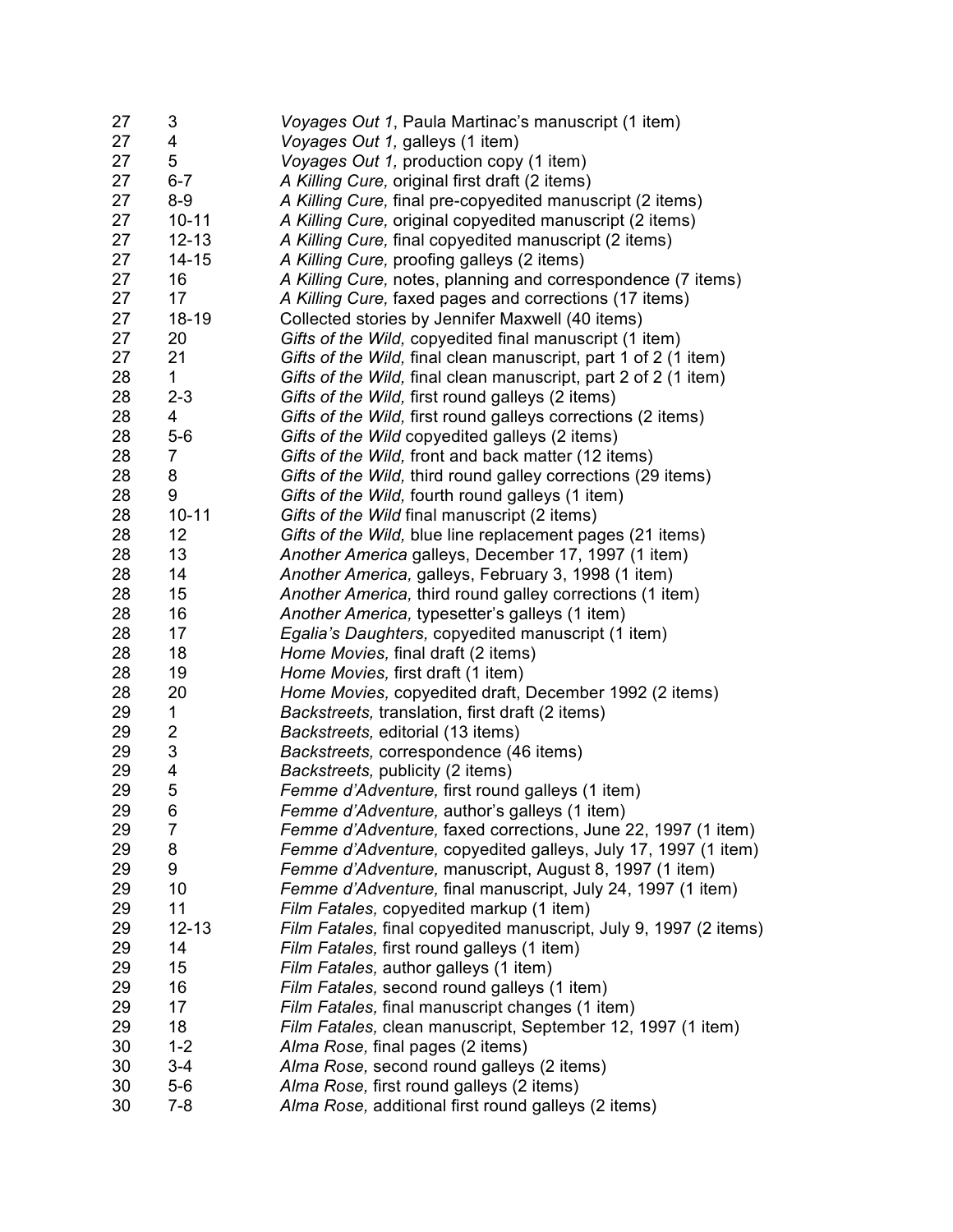| 30       | 9                       | Real Girl/Real World, blue line replacement pages (1 item)                  |
|----------|-------------------------|-----------------------------------------------------------------------------|
| 30       | 10                      | Real Girl/Real World, fifth/sixth round galleys (1 item)                    |
| 30       | 11                      | Real Girl/Real World, fourth/fifth round galleys (1 item)                   |
| 30       | 12                      | Real Girl/Real World, third/fourth round galleys (1 item)                   |
| 30       | 13                      | Real Girl/Real World, second/third round galleys (1 item)                   |
| 30       | 14                      | Real Girl/Real World, second round galleys (1 item)                         |
| 30       | 15                      | Real Girl/Real World, copyedited galleys, April 10, 1998 (1 item)           |
| 30       | 16                      | Real Girl/Real World, first round galleys (1 item)                          |
| 30       | 17                      | Real Girl/Real World, copyedited markup (1 item)                            |
| 30       | 18                      | Real Girl/Real World, final manuscript, September 16, 1997 (1 item)         |
| 30       | 19                      | Real Girl/Real World, final pre-copyedited manuscript (1 item)              |
| 31       | 1                       | Real Girl/Real World, first round edits (1 item)                            |
| 31       | $2 - 3$                 | The Lesbian Health Book, copyedited markup (2 items)                        |
| 31       | $4 - 5$                 | The Lesbian Health Book, final copyedited manuscript (2 items)              |
| 31       | $6 - 7$                 | The Lesbian Health Book, second round galleys (9 items)                     |
| 31       | $8 - 9$                 | The Lesbian Health Book, third round galleys (2 items)                      |
| 31       | 10 <sup>°</sup>         | The Lesbian Health Book, index, contents and changes (4 items)              |
| 31       | 11                      | The Lesbian Health Book, final manuscript changes, August 5, 1997 (1        |
|          |                         | item)                                                                       |
| 31       | $12 - 13$               | The Lesbian Health Book, blue line replacement pages (2 items)              |
| 31       | 14                      | Femme d'Adventure, extra essay copies (9 items)                             |
| 31       | 15                      | Femme d'Adventure, copyedited mark-up (1 item)                              |
| 31       | 16                      | Femme d'Adventure, final copyedited manuscript (1 item)                     |
| 31       | 17                      | A Woman Like You, master galleys (1 item)                                   |
| 31       | 18                      | A Woman Like You, second round galleys (1 item)                             |
| 31       | 19                      | A Woman Like You, galleys, June 26, 1997 (1 item)                           |
| 31       | 20                      | A Woman Like You, final galleys, June 27, 1997 (1 item)                     |
| 31       | 21                      | A Woman Like You, additional galleys, July 25, 1997 (1 item)                |
| 31       | 22                      | Nowle's Passing, galleys, September 2, 1997 (1 item)                        |
| 32       | $1 - 2$                 | Beyond the Limbo Silence, first draft (2 items)                             |
| 32       | $3 - 4$                 | Beyond the Limbo Silence, line edits (5 items)                              |
| 32       | $5-6$                   | Beyond the Limbo Silence, copyedited manuscript (2 items)                   |
| 32       | $\overline{7}$          | Beyond the Limbo Silence, corrected galleys, June 26, 1998 (2 items)        |
| 32       | 8                       | Beyond the Limbo Silence, master galleys (1 item)                           |
| 32       | $9 - 10$                | Beyond the Limbo Silence, galleys, July 28, 1998 (2 items)                  |
| 32       | 11                      | Beyond the Limbo Silence, second round galleys (1 item)                     |
| 32       | 12                      | Beyond the Limbo Silence, fourth round galleys (1 item)                     |
| 32       | $13 - 14$               | Beyond the Limbo Silence, blue line replacement pages (3 items)             |
| 32       | 15                      | No Mountain Too High, copyedited manuscript (1 item)                        |
| 32       | 16                      | No Mountain Too High, master galleys (1 item)                               |
| 32       | 17                      | No Mountain Too High, first round galleys (2 items)                         |
| 32       | 18                      | No Mountain Too High, final copyedited manuscript (1 item)                  |
| 32       | 19                      | No Mountain Too High, galleys, April 10, 1998 (8 items)                     |
| 32       | 20                      | No Mountain Too High, final corrections (1 item)                            |
| 32       | 21                      | No Mountain Too High, final manuscript, May 7, 1998, part 1 of 2 (1 item)   |
|          |                         |                                                                             |
| 33<br>33 | 1                       | No Mountain Too High, final manuscript, May 7, 1998, part 2 of 2 (1 item)   |
|          | $\overline{\mathbf{c}}$ | Canyon Solitude, rough draft with edits (1 item)                            |
| 33       | 3                       | Canyon Solitude, final pre-copyedited manuscript (1 item)                   |
| 33       | 4                       | Canyon Solitude, final manuscript with edits (1 item)                       |
| 33       | 5                       | Canyon Solitude, final copyedited manuscript, December 16, 1997 (1<br>item) |
|          |                         |                                                                             |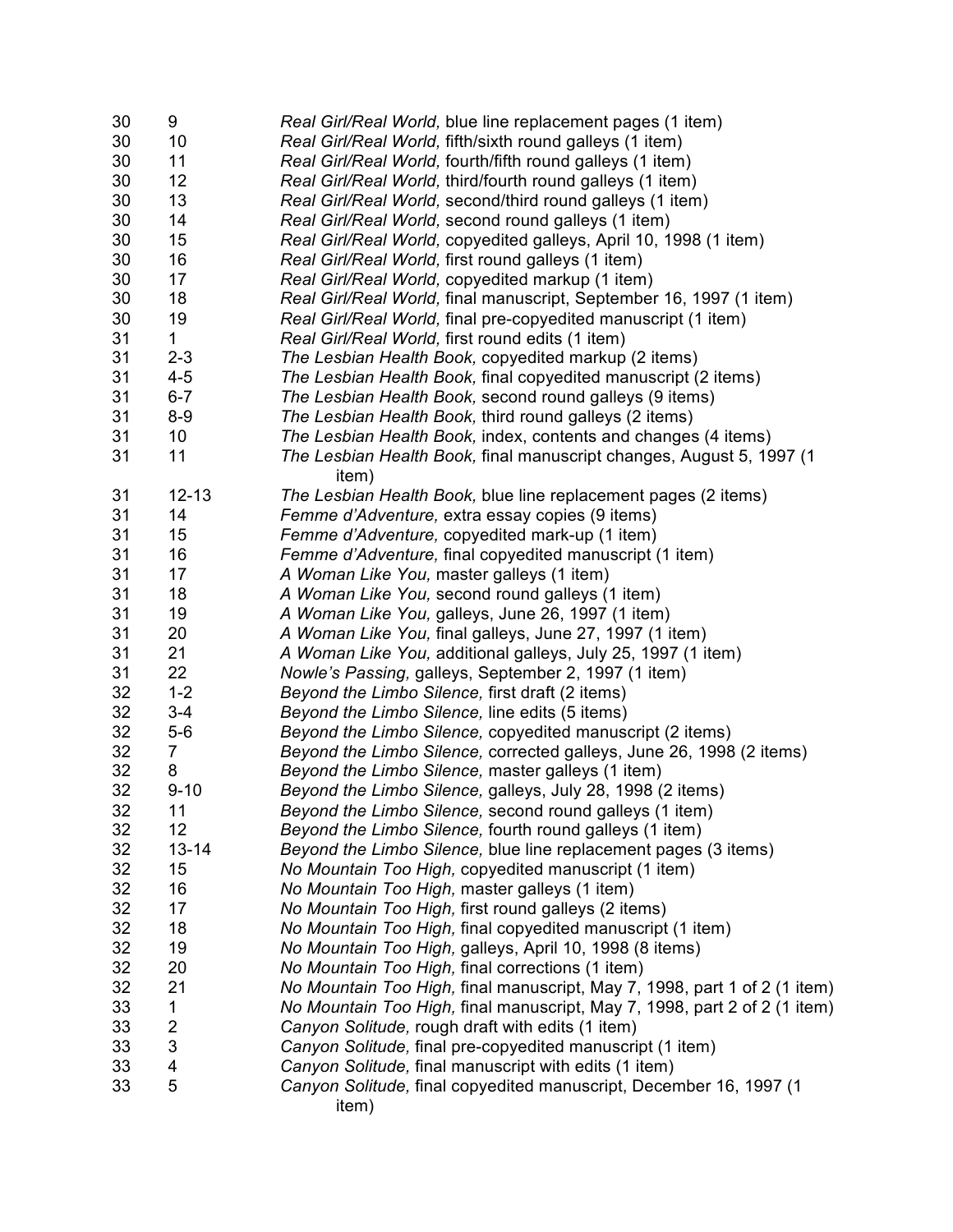| 33       | 6                            | Canyon Solitude, first round galleys (1 item)                            |
|----------|------------------------------|--------------------------------------------------------------------------|
| 33       | 7                            | Canyon Solitude, additional first round galleys (1 item)                 |
| 33       | 8                            | Still Explosion, first draft (1 item)                                    |
| 33       | 9                            | Still Explosion, second draft and editing suggestions (2 items)          |
| 33       | 10                           | Still Explosion, final manuscript and stylesheet (2 items)               |
| 33       | 11                           | Lesbian Couples, final page proofs (1 item)                              |
| 33       | 12                           | The Obsidian Mirror, edits and specifications (7 items)                  |
| 33       | 13                           | Lesbian Couples, typeworks, bibliography, index, and contents (12 items) |
| 33       | 14                           | The Single Mother's Companion, contents and introduction (3 items)       |
| 33       | 15                           | Another Wilderness, contents and introduction (3 items)                  |
| 33       | 16                           | Lesbian Couples, second edition typeworks, contents, introduction, and   |
|          |                              | bibliography (10 items)                                                  |
| 33       | 17                           | Lesbian Couples, second edition first round galleys (9 items)            |
| 33       | 18                           | Lesbian Couples, second edition reproduced pages (1 item)                |
| 33       | 19                           | Canyon Solitude, final typeset manuscript (1 item)                       |
| 33       | 20                           | Nothing Happened, rough draft (1 item)                                   |
| 33       | 21                           | Nothing Happened, galleys, February 13, 1987 (1 item)                    |
| 33       | 22                           | Nothing Happened, Faith Conlon's galleys (1 item)                        |
| 33       | 23                           | Nothing Happened, master galleys (1 item)                                |
| 33       | 24                           | Fieldwork, manuscript (1 item)                                           |
| 34       | 1                            | Uncommon Waters, edited drafts (31 items)                                |
| 34       | $2 - 3$                      | Uncommon Waters, edited manuscript (2 items)                             |
| 34       | 4                            | Uncommon Waters, galleys, July 26, 1991 (1 item)                         |
| 34       | 5                            | Uncommon Waters, undated galleys (1 item)                                |
| 34       | 6                            |                                                                          |
| 34       | $\overline{7}$               | Uncommon Waters, galleys, July 17, 1991 (1 item)                         |
| 34       | 8                            | Uncommon Waters, master galleys (1 item)                                 |
| 34       | 9                            | Uncommon Waters, author's galleys (1 item)                               |
| 34       | 10                           | No Forwarding Address, edits (4 items)                                   |
| 34       | $11 - 12$                    | In Love and in Danger, final manuscript (1 item)                         |
|          | $13 - 14$                    | Alma Rose, final manuscript (2 items)                                    |
| 34       |                              | A Vindication of the Rights of Whores, copyedited manuscript (2 items)   |
| 34       | $15 - 16$                    | A Vindication of the Rights of Whores, galleys (2 items)                 |
| 34<br>34 | 17<br>18                     | Getting Free, clean manuscript (1 item)                                  |
| 34       |                              | Getting Free, revised and edited chapters (3 items)                      |
|          | 19                           | You Can Be Free, master galleys (1 item)                                 |
| 34       | 20                           | You Can Be Free, final manuscript (1 item)                               |
| 35       | 1                            | You Can Be Free, final galleys (1 item)                                  |
| 35       | $\overline{\mathbf{c}}$<br>3 | You Can Be Free, copyedited manuscript (1 item)                          |
| 35       |                              | You Can Be Free, copyedited manuscript with inserts (1 item)             |
| 35       | 4<br>5                       | You Can Be Free, Faith Conlon's manuscript (2 items)                     |
| 35       |                              | Getting Free, response surveys and draft chapters (1 item)               |
| 35       | $6 - 7$                      | Home Movies, final manuscript (1 item)                                   |
| 35       | $8 - 9$                      | Home Movies, copyedited manuscript, February 26, 1993 (1 item)           |
| 35       | $10 - 11$                    | Rowing, original final manuscript (1 item)                               |
| 35       | $12 - 13$                    | Margins, final manuscript (1 item)                                       |
| 35       | $14 - 16$                    | Leading Out, specifications manuscript (1 item)                          |
| 35       | $17 - 19$                    | Leading Out, final manuscript (1 item)                                   |
| 35       | 20-22                        | Leading Out, draft and assorted documents (2 items)                      |
| 36       | $1 - 2$                      | An Open Weave, copyedited manuscript (1 item)                            |
| 36       | $3 - 4$                      | Dirty Linen, clean manuscript (1 item)                                   |
| 36       | 5                            | Justice for Young Women, paperback paste-up (1 item)                     |